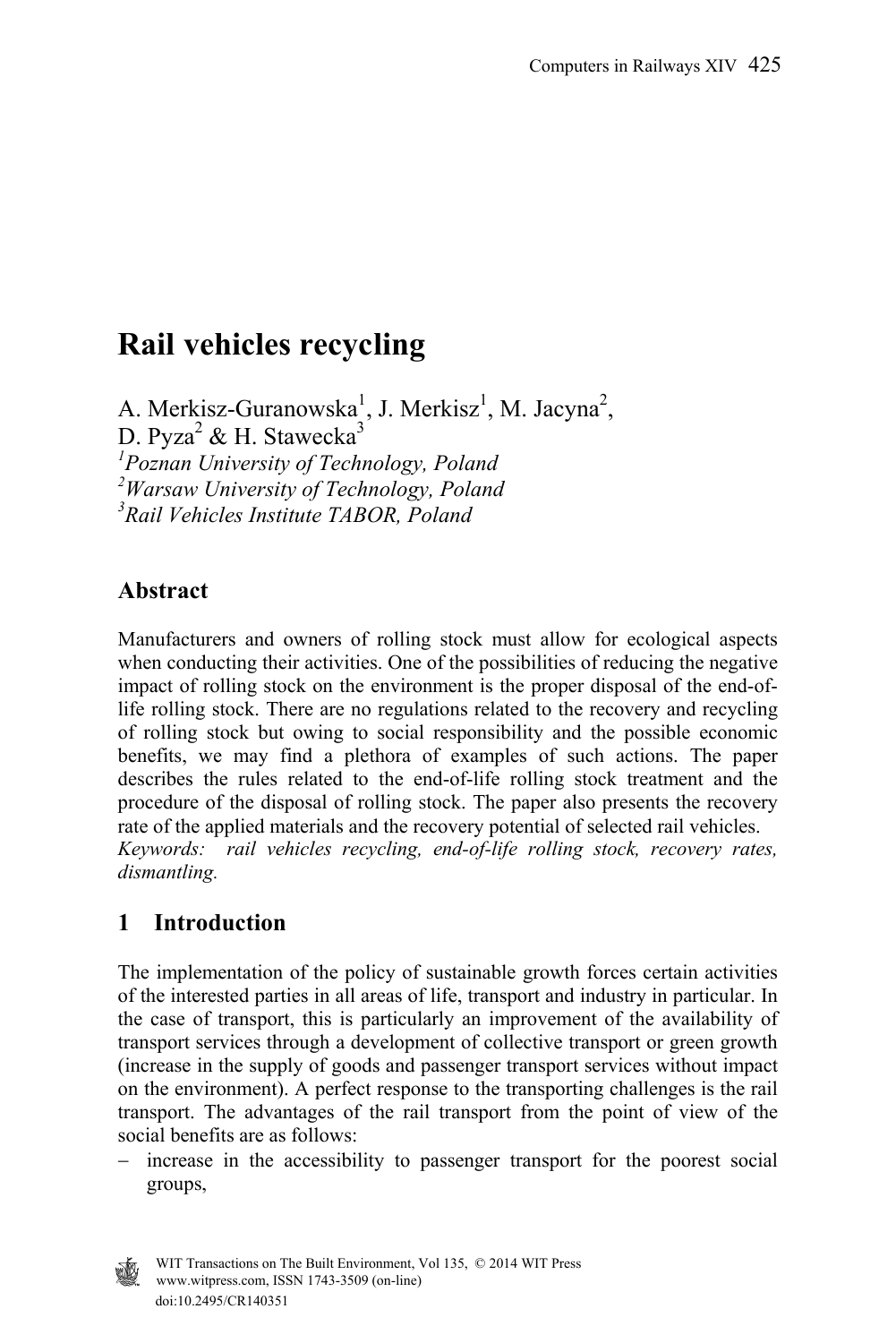- greater safety of carriage compared to road transport,
- lower unit costs in the carriage of goods,
- lower greenhouse gases emission per unit of transported goods or per passenger compared to road or air transport,
- possibility of applying different sources of energy and its lower consumption per unit of transported goods or per passenger compared to road or air transport.

Despite the fact that rail transport realizes 11% of the carriage of goods (in thousands of kilometers) and 8% of the carriage of passengers (in thousands of kilometers) it is responsible for merely 0.6% of the emissions of greenhouse gases and 2% of the energy consumption in transport [1]. The number of transport fatalities in rail transport amounts to 0.1% in the carriage of passengers in the EU [1].

 It is worth remembering that the environmental benefits should not only cover the stage of operation but also the other stages of the life cycle. This is the only approach that will ensure full competitiveness of rail transport. Hence, when designing and building new rolling stock, the manufacturers must take into account the entire life cycle of a vehicle that covers the production (design and building), operation (use and maintenance) and end of life (vehicle disposal).

 The extent of the environmental impact in the last stage of the life cycle is related to the successful implementation of the 3R principle i.e. reduce, reuse and recycle. Already at the design stage of new rail vehicles and while developing production technologies, the amount of waste to be generated upon disposal needs to be minimized (reduce). At the stage of operation, a reuse of the greatest possible number of parts and subcomponents is assumed directly or following refurbishment (reuse). At the stage of disposal of a rail vehicle the greatest possible amount of waste needs to be recycled (recycle).

### **2 The reasons for the development of recycling**

When comparing the rolling stock with vehicle fleet, the scale of the phenomenon is much smaller. On the other hand, the amount of waste generated by the rolling stock in relation to the number of the end-of-life rolling stock is much greater than in the case of motor vehicles.

The disposal of a single cargo railcar in terms of the weight of the obtained waste corresponds to the same of 16–20 passenger vehicles. From a disposal of a tram of the average length of 30 m we obtain waste equal to that of 36–42 passenger vehicles and a disposal of a passenger railcar – 48–57 passenger vehicles. A disposal of a three-part electric multiple unit generates as much waste as 126 to 156 passenger vehicles.

 Equally important to the disposal of the generated waste are the benefits we can have from the recycling of rail vehicles. These benefits include: reduction of the exploitation of resources, lower costs of production of recycled materials or the product image-related benefits (environment friendliness).

 Thus, the reasons behind the growing need for effective end-of-life rail vehicles treatment can be summarized as follows:

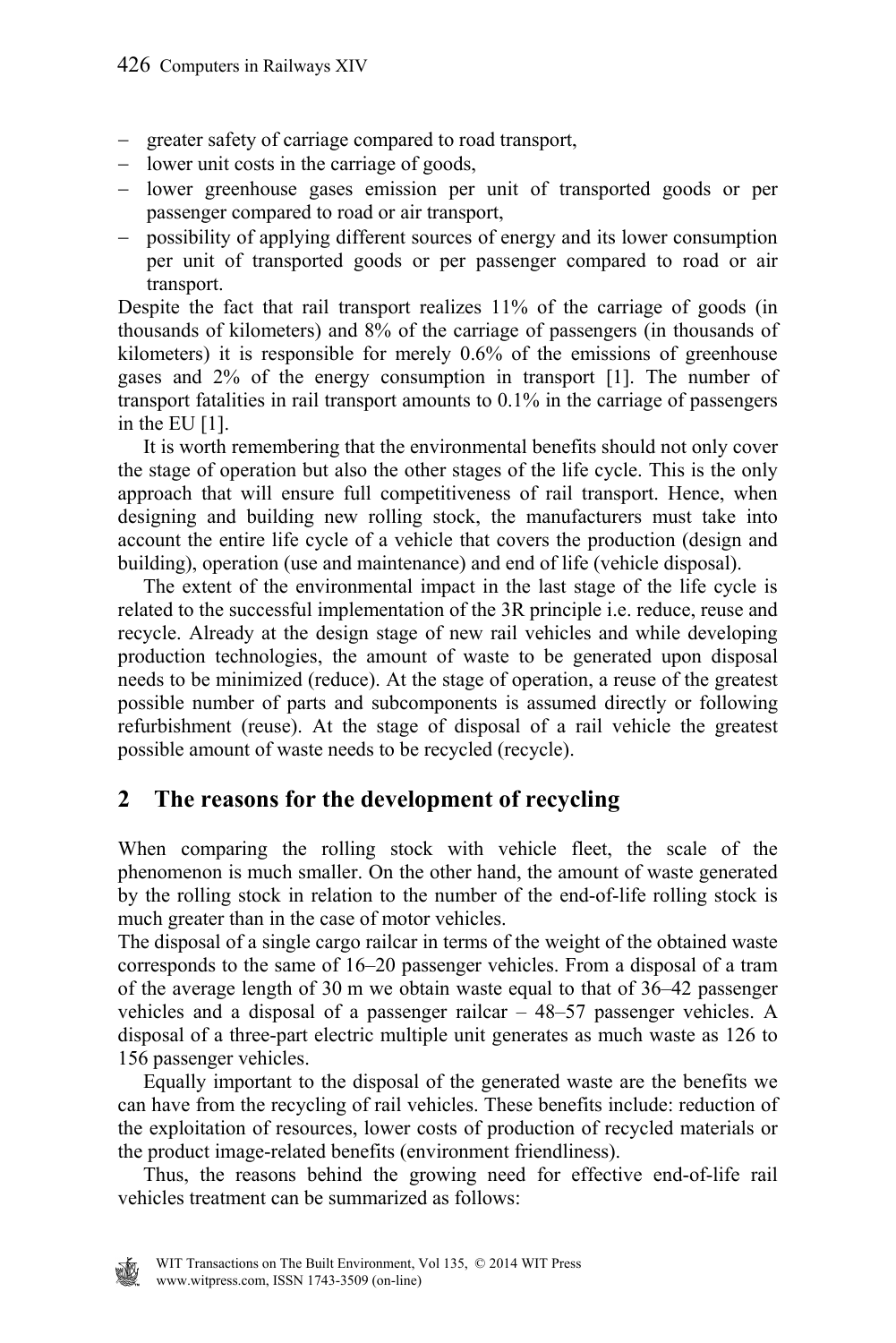- energy efficiency issues,
- higher raw material costs,
- stricter landfill legislation and need for landfilled waste reduction,
- other environmental regulations related to producer's responsibility,
- customers' increasing product-related environmental requirements,
- the competitive advantage gained through eco friendly products.

### **3 Legal regulations**

The recycling issues of rail vehicles have not been specified by the legislation on the EU level. Hence, there are no unified legal regulations related to the recycling or recovery rates or the obligations of manufacturers, owners or other entities related to the rolling stock disposal.

 In some EU member states, local regulations indirectly force the rolling stock manufacturers to allow for the disposal problem by introducing this issue into the product technical documentation. For example in Poland, the Regulation of the Ministry of Infrastructure on the general technical conditions for railway vehicles exploitation obligates the manufacturer to include the recycling instructions in the last chapter of the Operation and Maintenance Manual (O&M) [2]. The above regulation pertains to newly built and modernized rail vehicles, its assemblies and subassemblies. The description of the recycling principles in the O&M in most cases remains on a very general level and only in few O&Ms detailed information can be found on the material composition, the course of the disposal process (including dismantling) or the recycling and recovery rates [3].

 On the supranational level, there are generally accepted documents that introduce standards related to the recycling of rail vehicles. In 2006, the Union of Railways (UIC) developed Leaflet 345 'Environmental specifications for new rolling stock' that defines the environmental requirements that must be taken into account at the design stage of the rail vehicles in the area of energy efficiency, noise, exhaust emissions and recycling [4]. According to the recommendations contained in it, already in the initial phase of the rail vehicle design the manufacturers should apply the REPID 2003 method allowing the incorporation of such aspects in the design process as: material recycling, effective resources management, avoidance of waste generation and obtainment of the highest possible recovery rate.

 In 2012 the UIC submitted the Declaration on Sustainable Mobility and Transport as the international railway sector's Voluntary Commitment which obliges the partners to consider recycling as one of the key elements of their sustainable development strategy [5].

 Unified recycling guidelines for the rolling stock were also developed in 2008 by Association of the European Rail Industry (UNIFE) gathering the manufacturers of rail vehicles. In this way product category rules (PCR) for rail vehicles were developed [6]. The basis for the guidelines is the ISO22628 standard for the automotive sector. Its regulations were adapted for the specificity of the rolling stock. Other applicable standards were also applied such as ISO14040 and ISO14044 – both related to the life cycle assessment. The PCR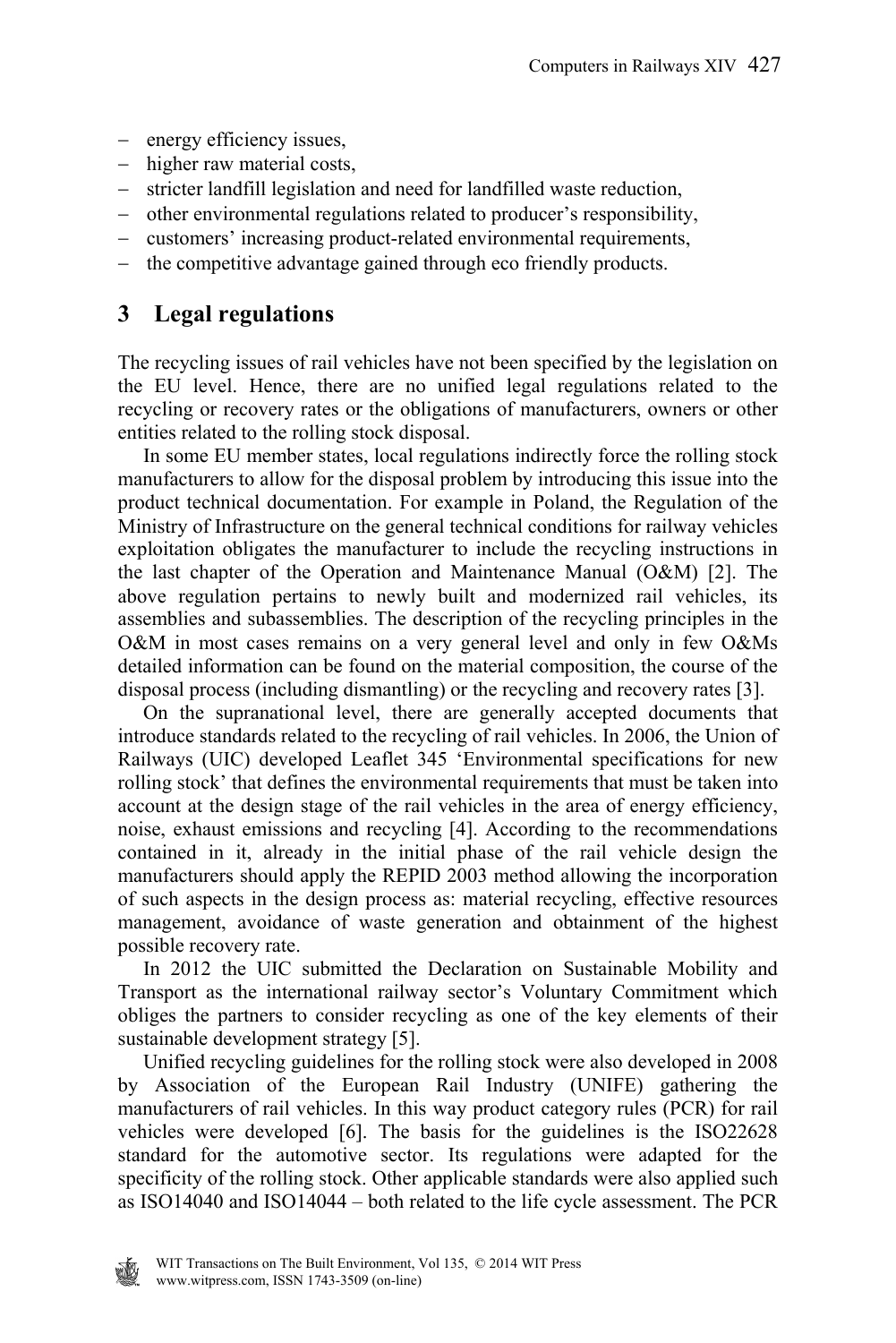guidelines are to serve the purpose of preparation of the Environmental Product Declaration (EPD) as per the ISO14025 standard, thus constituting grounds for admittance of the rolling stock for use in the European Union. The details related to the method of calculating of the recovery and recycling rates were included in the document issued by UNIFE in January 2013 (document on recyclability and recoverability calculation method for railway rolling stock) [7].

 It is worth stressing that none of the above-mentioned standards indicates the recovery and recycling rates for the rolling stock and none of them imposes methods of disposal of the end-of-life rolling stock, leaving the entities a choice between the energy recovery, part reuse and material recycling.

# **4 The scope of recycling**

At the end of a vehicle life, it has to be properly disposed for further recovery. Whether recycling (i.e. treating the waste in a production process to obtain original substances or other substances and materials, excluding energy recovery) or energy recovery (combustion in order to use the energy contained in the waste) will be possible depends on the kind of material.

 The used materials coming from rail vehicles are classified into the following seven categories, according to ISO 22628 [8]:

- metals,
- polymers, excluding elastomers reinforced polymers, polymer compounds , all other undefined polymers, foam, sorted fractions, duromers,
- elastomers (rubbers),
- glass,
- $-$  fluids  $-$  oils, lubricants, all chemical fluids,
- modified organic natural materials (MONM), such as leather, wood, cardboard and cotton fleece,
- other, including components and/or materials for which the material composition cannot be ascertained (e.g. compounds, electronics and electrics).

Yet, due to the versatility of the applied materials, most importantly, due to various methods of their disposal, their more detailed specification seems reasonable (tab. 1). For the calculation of the recovery rate, maximum theoretical rates are assumed of the individual materials, based on the best available technologies. In practice, the recovery rates obtained when disposing end-of-life rail vehicles are lower. Due to the costs of labor, not all parts are dismantled and after shredding of a vehicle obtaining such a high recovery rate is impossible as is in the case of segregated materials.

 Train carbodies are made largely of aluminum, steel or stainless steel – metals that are relatively easy to recycle. Steel is a recoverable material, largely due to the easiness of magnetic separation. Besides, the costs of steel production from recovered material are much lower than the production from iron ores. Aluminum, similarly to steel, does not lose its properties during recycling but the versatility of the alloys used to build vehicles makes the recycling process difficult.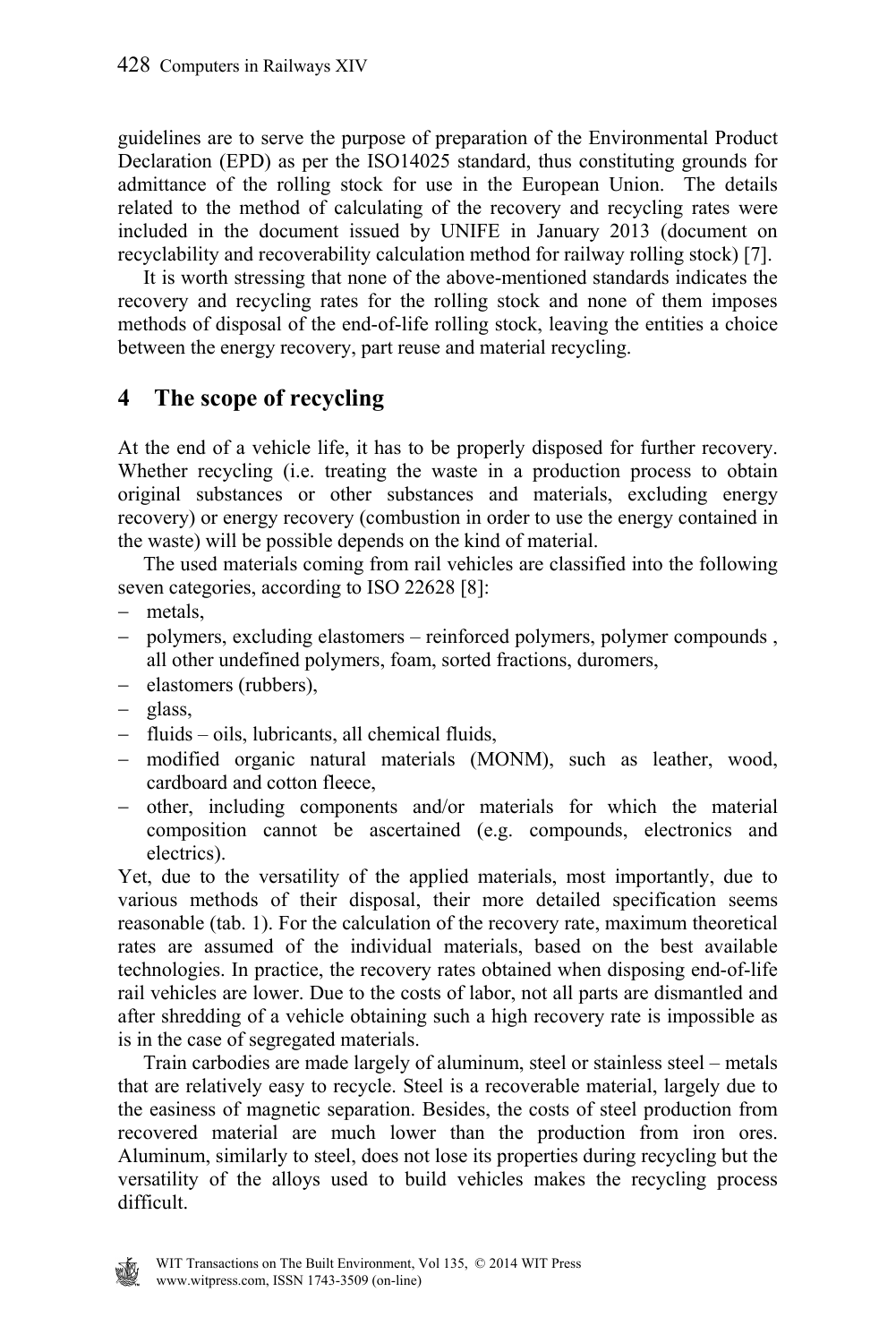| Type of material                                     | <b>Recovery rate</b> | Recovery    | <b>Recovery method</b>                                                                                                  |
|------------------------------------------------------|----------------------|-------------|-------------------------------------------------------------------------------------------------------------------------|
|                                                      | for calculation      | rate from   |                                                                                                                         |
|                                                      | $[7]$                | network     |                                                                                                                         |
| Ferrous metals $-$<br><b>Steel</b>                   | 98%                  | 90-98%      | Shredding and remelting                                                                                                 |
| Ferrous metals - Cast<br>iron                        | 98%                  | $80 - 90\%$ | Shredding and remelting                                                                                                 |
| Non ferrous metals -<br>Ph                           | 98%                  | 80-98%      | Dismantling, mechanical<br>separation and remelting<br>Shredding and remelting                                          |
| Non ferrous metals -<br>A1                           | 98%                  | 80-95%      | Dismantling, mechanical<br>separation and remelting<br>Shredding and remelting                                          |
| Non ferrous metals -<br>Cu, Zn                       | 98%                  | $60 - 80%$  | Dismantling, mechanical<br>separation and remelting<br>Shredding and remelting                                          |
| Polymers (excluding<br>elastomers)                   | 100%                 | $50 - 70%$  | Dismantling, separation<br>and dedicated recycling<br>processes<br>Shredder light fraction<br>recycling<br>Incineration |
| Elastomers                                           | 100%                 | $50 - 70%$  | Dedicated recycling<br>processes<br>Shredder light fraction<br>recycling<br>Incineration                                |
| Glass                                                | 100%                 | 50-100%     | Remelting                                                                                                               |
| Safety glass                                         | 94%                  | 50-94%      | Separation and remelting                                                                                                |
| Oils                                                 | 100%                 | $50 - 100%$ | Refining<br>Incineration                                                                                                |
| Other fluids<br>(lubricants, all<br>chemical fluids) | 83%                  | $50 - 80%$  | Dedicated recycling<br>processes                                                                                        |
| Modified organic<br>natural materials                | 100%                 | $50 - 70%$  | Shredder light fraction<br>recycling                                                                                    |
| Carbon reinforced<br>polymers                        | 80%                  | $50 - 70%$  | Dedicated recycling<br>processes                                                                                        |
| Electronic and<br>electric                           | 98%                  | $60 - 85%$  | Sorting and dedicated<br>recycling processes                                                                            |

Table 1: Type of materials, their recovery rates and methods of recovery.

 Cargo railcars are the easiest to recycle, as 60 to 80% of their mass is steel and cast iron. Passenger railcars are more difficult to recycle, multiple units in particular. Their material structure is varied. The greatest problem is novel technological solutions, particularly the application of composite materials such a carbon fibers (Carbon Fiber Reinforced Polymer) or glass fiber reinforced polymer. Currently, there are no technologies for easy and economically efficient recovery of these materials and their application becomes commonplace. Plastic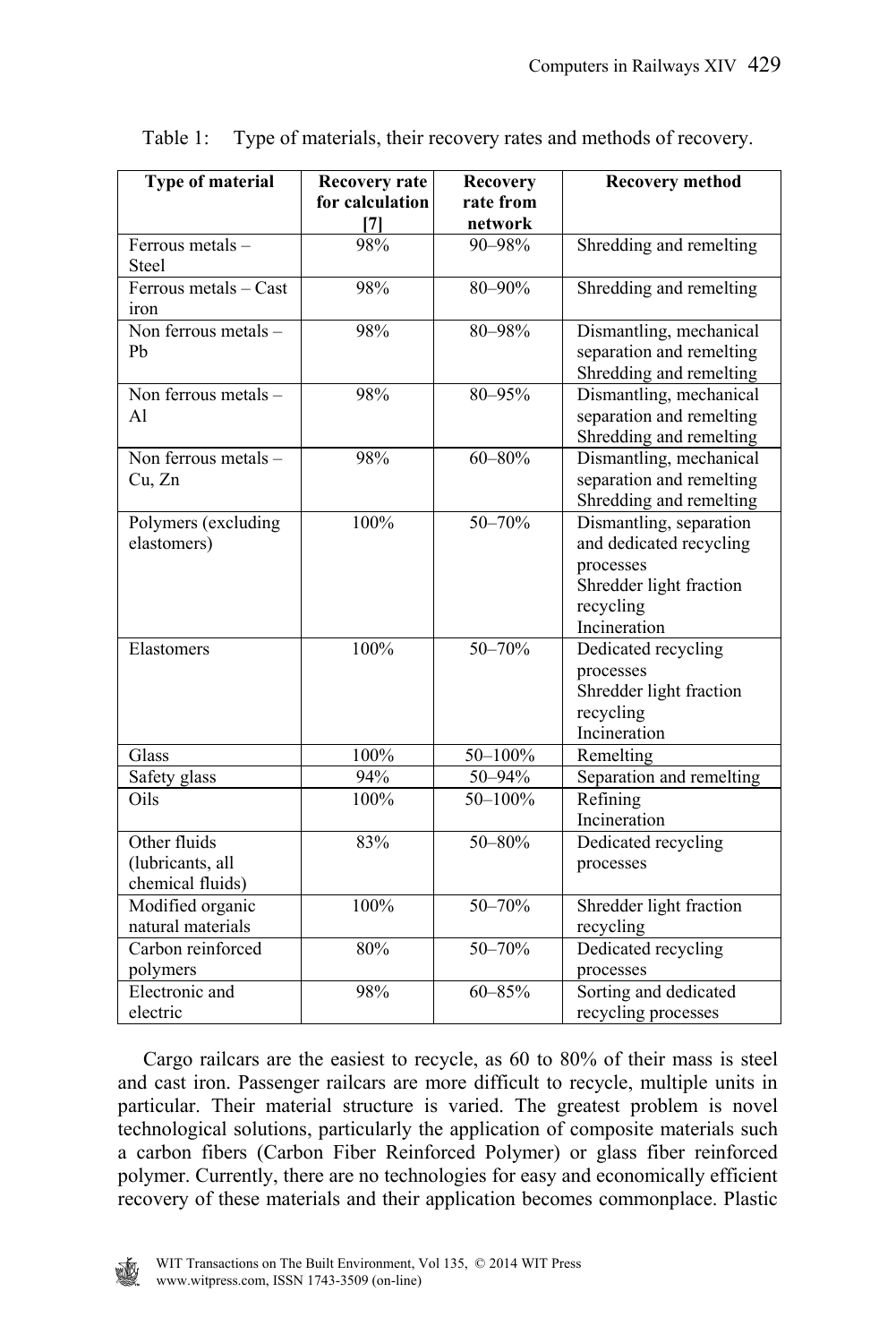is also a type of material difficult in recycling. It is characterized by a great versatility of application, relatively low costs of production and simple processing. Unfortunately, from the point of view of recycling, the difficulty is that most of them cannot be mixed with other types of plastic – each type of plastic has different chemical compositions (thus different melting or decomposition temperatures) and mechanical properties.

### **5 Procedure for end-of-life vehicles**

The process of disposal of rail vehicles is similar to the process of disposal of motor vehicles but it must allow for the specificity of the sector (Figure 1).



Figure 1: Recycling procedure for end-of-life rail vehicles.

Disposal of rail vehicles includes the following stages:

- forwarding the rolling stock for recycling,
- pre-treatment,
- dismantling,
- shredding,
- treatment of recovered materials and parts.

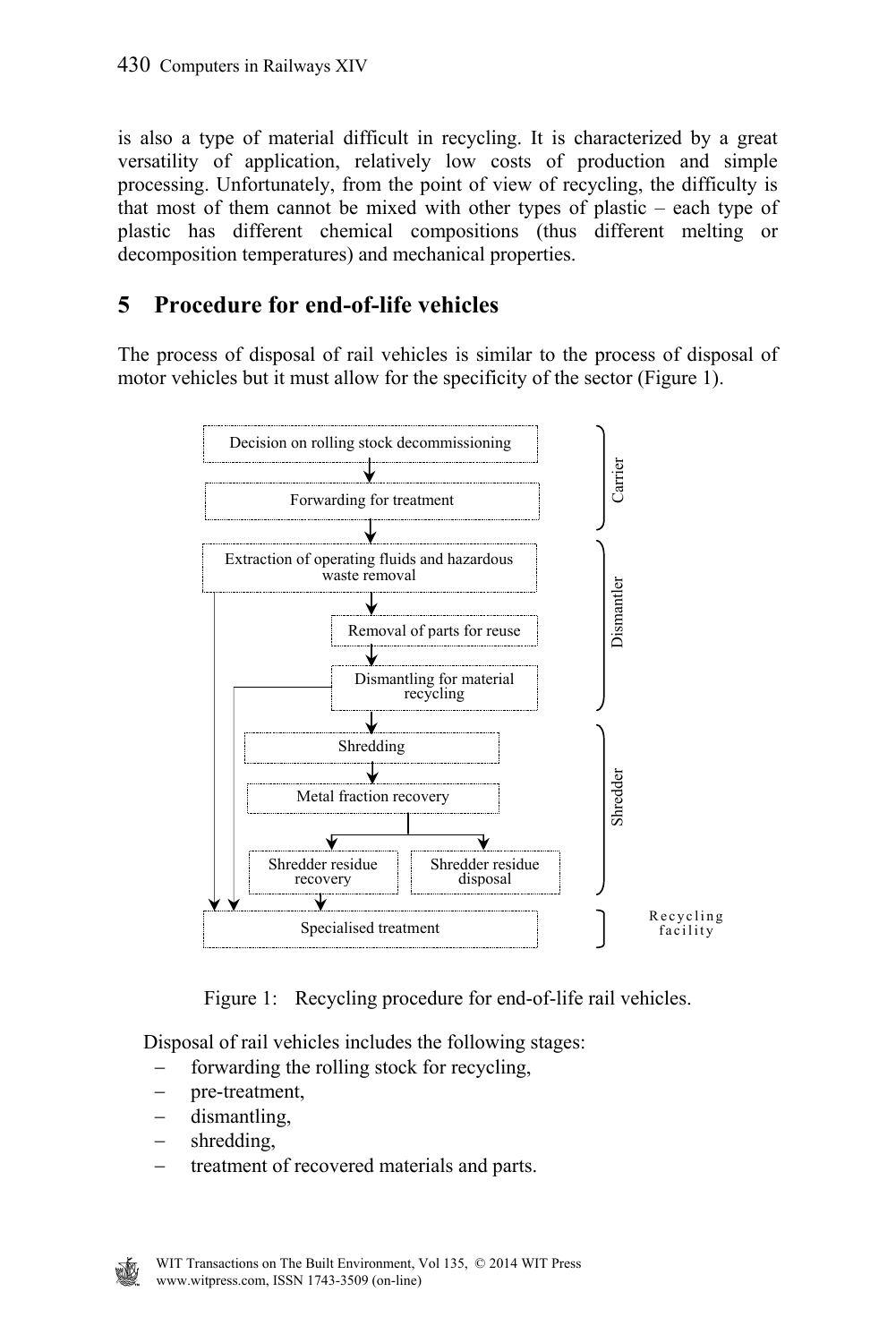#### **5.1 Forwarding the rolling stock for recycling**

The first step is making the decision on decommissioning of a vehicle and forwarding it to a place where its dismantling will be safe for the environment and whose recovery rate will be high. The life cycle of rail vehicles is approximately 30–40 years. The decommissioning decision may be made because of the rolling stock damage, repeated malfunctions, high repair costs, excessively high maintenance costs compared to new models available in the market as well as product obsolescence. European railway carriers decommission their rolling stock based on their own in-company regulations created based on many years of experience and legal environmental inclinations. Besides, (similarly to Deutsche Bahn, SNCF or PKP Cargo) they have an Integrated Management System and one of its elements is the Environmental Management System, whose primary aim is to continuously minimize environmental impacts. Hence, each carrier has a procedure of rolling stock decommissioning. The procedure includes the following elements:

- reporting of rolling stock for decommissioning,
- collective inspection of the reported rolling stock,
- decision on ending the vehicle's life,
- forwarding railcar/s for treatment,
- dismantling for recycling,
- financial settlement of the disposal.

 The said steps determine the procedure of recycling from the point of view of the carrier, while the proper recycling process starts from the moment when the rolling stock is forwarded to the dismantler and ends with a physical disposal of a rail vehicle (the vehicle becomes waste as of the moment of decommissioning.) The end-of-life rolling stock may be forwarded to the dismantler that is part of the carrier's infrastructure (operating within the organizational structure of the company) or to a contractual entity. It also happens that the rolling stock is dismantled at the location where it is stored. This, however, should be avoided whenever possible.

#### **5.2 Pre-treatment**

Similarly to end-of-life vehicles, end-of-life rolling stock is treated as hazardous waste. Thus, before dismantling it should be prepared in such a way that it remains safe for human health and the environment at further stages of the recycling process. The stage of initial treatment includes vehicle draining and removing hazardous waste and pollutants. Operating fluids (oils, brake fluids, antifreeze) removed from the vehicle should be stored in separate containers and then forwarded to specialized facilities responsible for material recycling or energy recovery (oils). Parts or components that are to be reused as spares are not drained. Besides, due to health and environmental hazards, batteries, gases, explosives, fire extinguishers, braking sand, greases and catalytic capacitors must be removed. Subsequently, they too are forwarded to specialized recycling facilities.

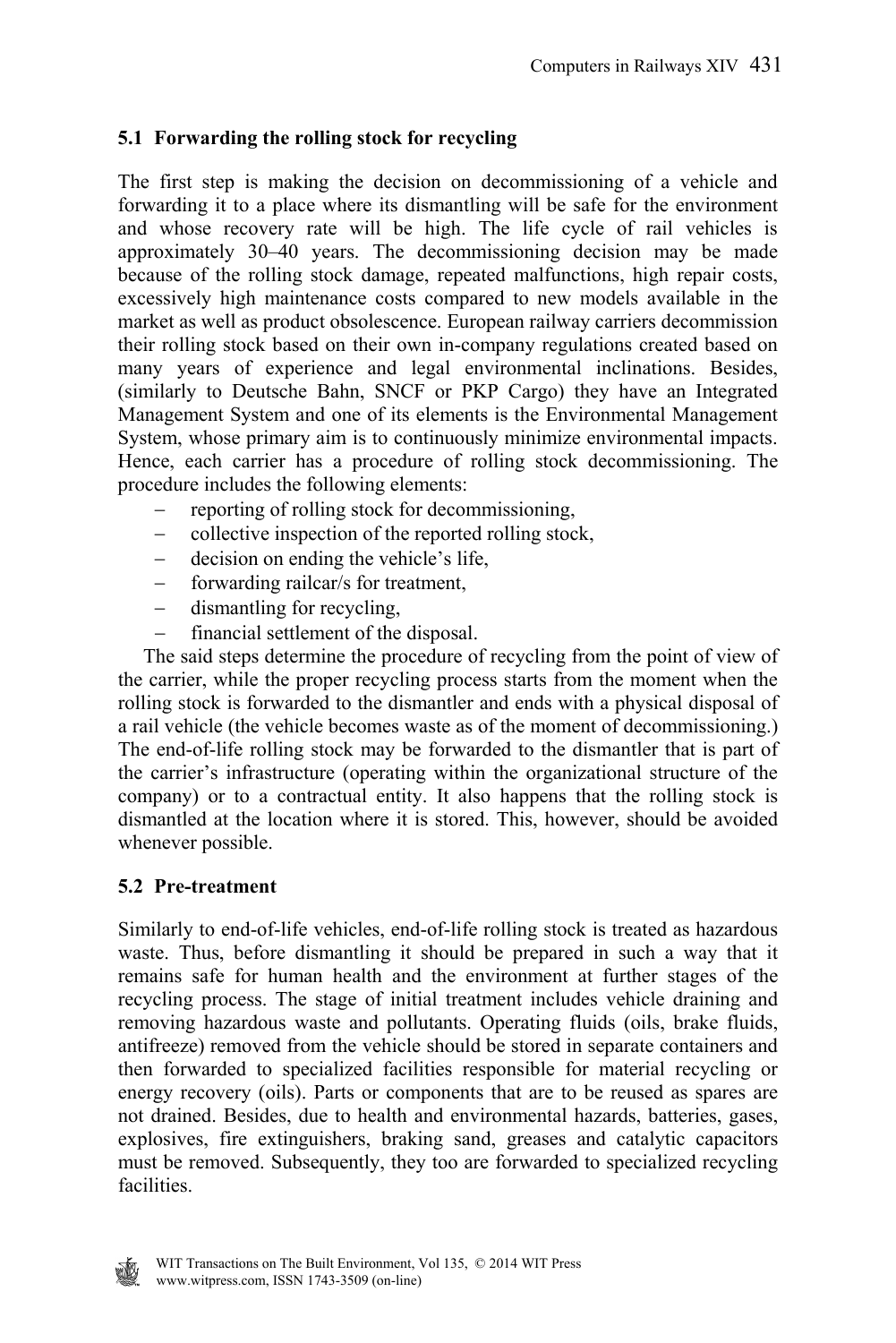#### **5.3 Dismantling**

In the dismantling process, parts and subcomponents that can be further used or recycled are removed. In the first place, parts and subcomponents that are to be further used are retrieved. These subcomponents are: bogies, bogie frames, wheel sets, couplings, buffers, springs, control valves, brake systems, doors. Some parts can be directly used in other rail vehicles and some will require refurbishment to regain the original operating parameters. All parts for reuse are to be removed with proper care to avoid damage and must go through an inspection determining the extent of refurbishment and possible admittance for use.

 Then the rest of the elements are dismantled for further material recycling such as seats, glazing, wire harnesses, electronic parts, flooring, HVAC units etc. Railcar parts should be marked or, alternatively, the dismantlers should have access to the documentation prepared by the rolling stock manufacturer so that the material composition of a given part could be identified before further treatment. The rolling stock manufacturers must thus collect such information from their suppliers and create databases. At this stage, the dismantling time is the key factor (the longer the time the less cost effective the entire process), hence the manufacturers should apply easily detachable connections that reduce time consuming dismantling work.

 The guidelines and rules that are to be adhered to when dismantling rail vehicles are as follows:

- parts and materials for which there is no recycling technology or the technology is locally unavailable are not dismantled,
- only the elements that can be identified in terms of material composition are dismantled,
- parts whose dismantling is particularly time-consuming are not dismantled,
- only those parts and subcomponents to which there is easy access are dismantled (except parts that are of high value).

 All elements that are not dismantled at this stage will most likely be recovered at the next stage, during scrapping. Yet, the greater the extent of the dismantling, the easier it is to separate the individual material fractions, the more effective the recycling process and the higher the recycling rate. With the aim of maximizing the recovery rate the highest possible number of elements should be dismantled at this stage, but it is a costly process and its extent must usually be economically justified.

 The elements and subcomponents removed during dismantling are forwarded to specialized recycling facilities where they are separated, sorted and undergo a proper recycling process.

#### **5.4 Shredding**

Upon dismantling of the elements for further use and material recycling, the vehicle is forwarded to the industrial shredder for scrapping. Prior to forwarding

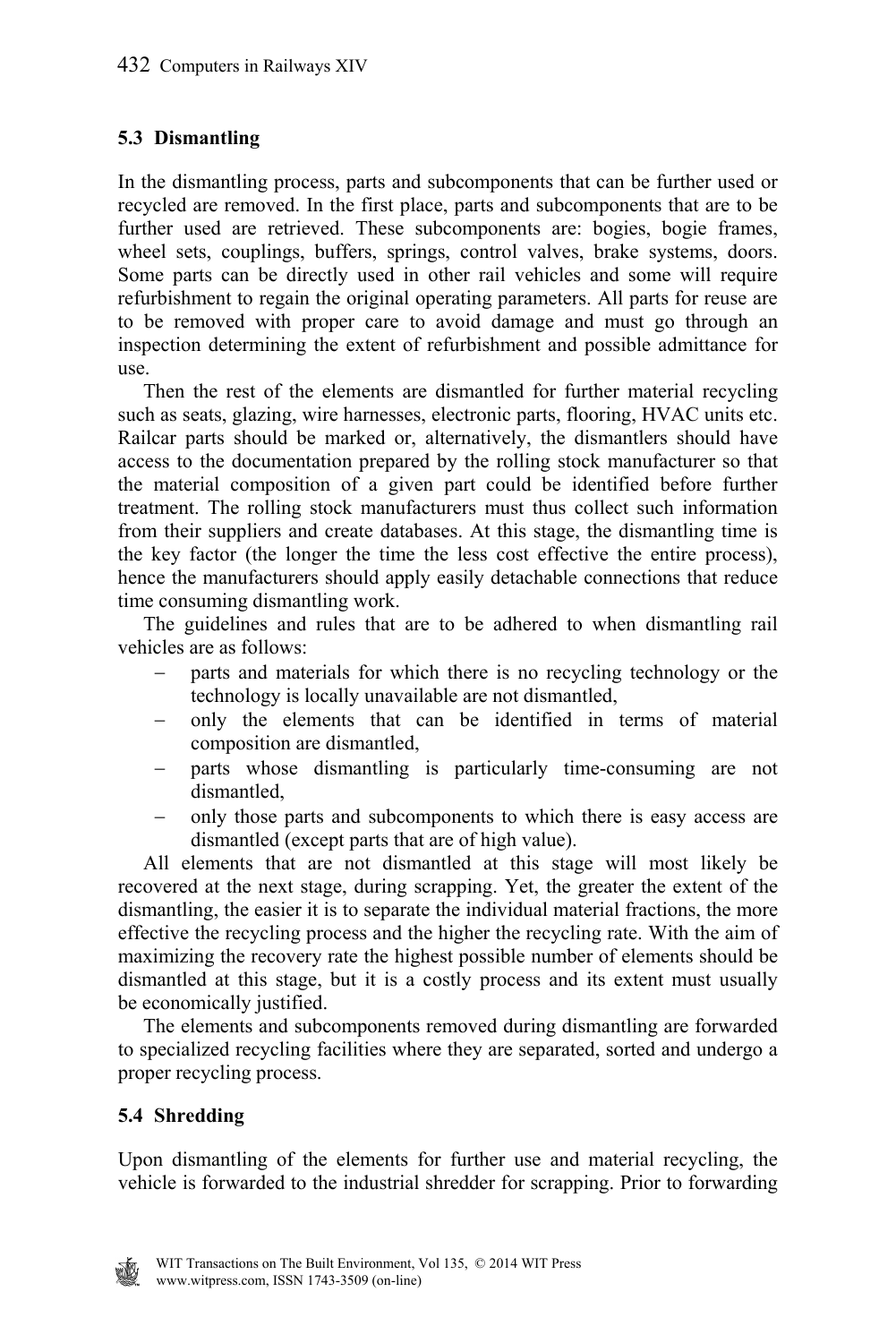of the waste to the shredder, it is pressed to reduce the space needed for transport, which reduces the costs of carriage. The reduction of volume is realized by a mechanical press. Following this, the packed materials are grinded into small pieces for further treatment.

 The main task of an industrial shredder is the recovery of the metal fraction. Upon shredding the waste is segregated into the following fractions [9]:

- ferrous metals: steel and irons
- non-ferrous metals, mainly aluminum, copper, zinc, magnesium,
- $\frac{1}{2}$  light shredder residue a mix of different materials and substances such as plastics (including foams and textiles), fibers (wood, textiles), glass and ceramics, elastomers, remaining minerals (soil, sand) and residue (rust, dust, paint coatings).

 Ferrous and non-ferrous metals are almost fully treated to become recycled materials. Shredder residue may be further segregated for reuse or partly combusted with energy recovery due to its high calorific value. Approximately 50% of the light shredder residue contains a combustible fraction that can be thermally treated. The treatment of shredder residue is an alternative solution to deep dismantling at the previous stage but it requires fitting proper segregating equipment at the industrial shredders and recipients of this type of waste must be present in the market.

 Even though there are technologies that enable sorting and using up to two thirds of the mass of the shredder residue [10] due to their rare application in practice 67% of the remains after shredding is landfilled. In some countries like Poland, shredder residue is not treated at all and it is all forwarded to the landfill.

#### **5.5 Treatment of recovered materials and parts**

All dismantled elements and components at the stage of initial and proper dismantling (except parts and subcomponents that are good for direct reuse) are forwarded to specialized recycling facilities where they are treated with the use of available technologies. The dedicated recycling must be applied to: batteries, all elements containing hazardous substances, oils and other operating fluids, parts for refurbishment, electronics, electrics and plastics elements. Similarly, the materials separated in the shredding process are forwarded to steelworks or nonferrous metal recycling facilities. The separated fractions of the shredder residue are directly used in the industry (polymer granulate can be used in blast furnace, fibers and foams in sewage sludge conditioning).

 The key factor related to the development of recycling and the extent and profitability is the collaboration with respective industry partners in the value added chain. They must ensure and implement technologies of material recycling. Besides, there must be a market for the recycled materials or recovered fractions. Without the above, the process of waste treatment will not bring the expected environmental results and the recovery will be applied only to this type of waste that is characterized by a high demand.

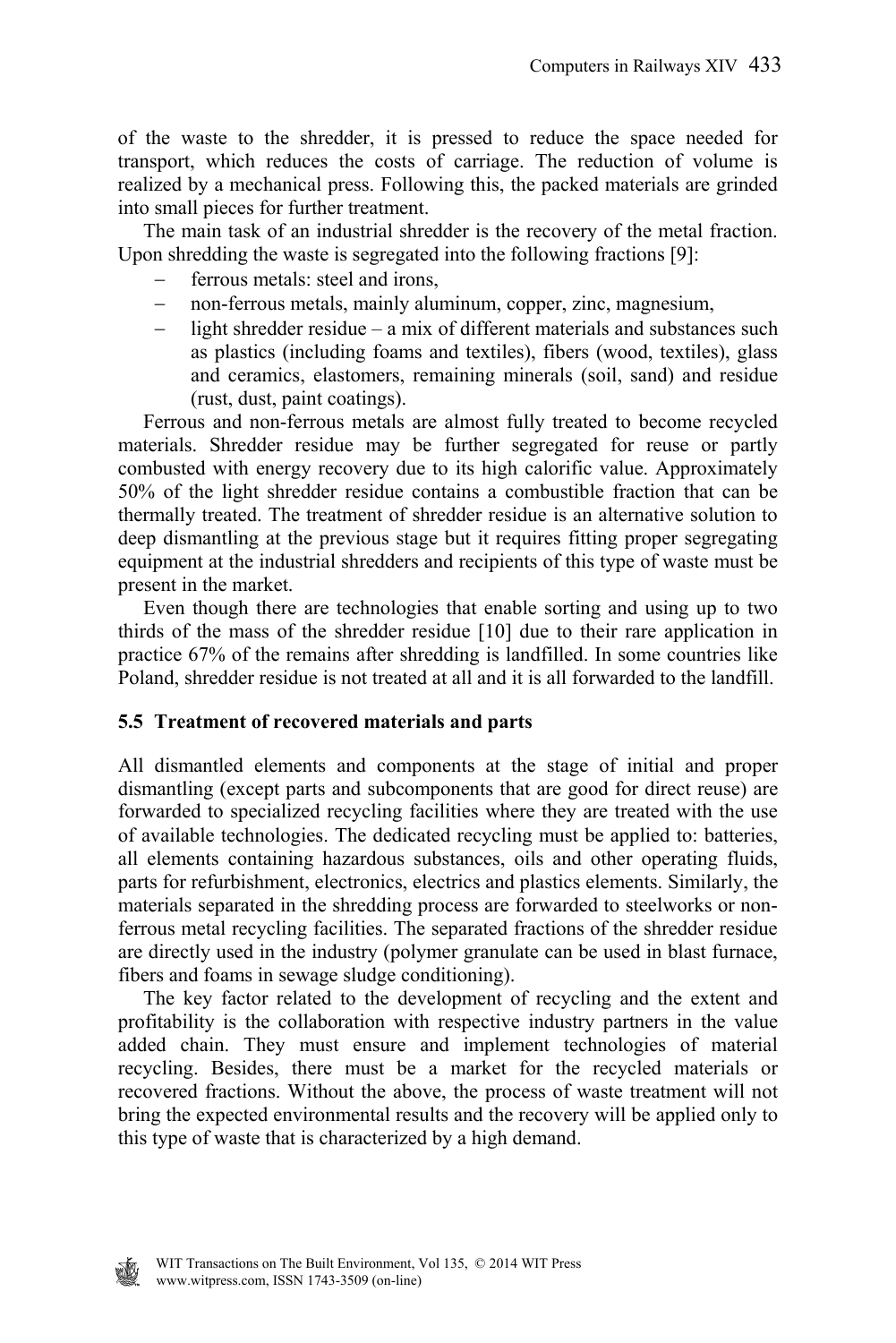# **6 Recycling-friendly rolling stock**

Reaching a 95% recovery rate for new cargo railcars was not a great difficulty even in the past, contrary to multiple units and passenger railcars. The first multiple unit that ensured a reuse and recovery of materials on the level of 95% of the vehicle weight was a low-floor unit Coradia Nordic (originally marketed as Coradia Lirex) supplied in 2005 by Alstom for the commuter services in the Stockholm area [11]. Currently, an increasing number of newly designed vehicles guarantee a high recovery rate. Another product by Alstom is a good example – Pendolino trains to be delivered by 2015 to a Swiss carrier – SBB. Trams manufactured by Alstom have even higher recovery rates. The Citadis model supplied to a French city of Le Havre, despite the use of composite materials guaranteed up to 98% of the recovery rate [12]. In 2012 Alstom created a consortium of Alstom Transport, Hiolle Industries, LME Trith, Ramery Environnement and the Vitamine T Group whose aim is the recycling of the rolling stock. The first end-of-life vehicles of the Paris transit operator (RATP) will be the experimental vehicles to set standard procedures and future objectives in recycling.

 Bombardier Transportation has also joined the group of manufacturers offering vehicles fully adapted to the needs of rolling stock recycling and recovery. Light rail vehicles Bombardier Flexity Swift have 92% recycling rate and 98% recovery rate and the average recovery rate for the entire rolling stock manufactured by the company is over 95% [13]. Bombardier has also adopted a resolution that all manufactured vehicles will aim at a 100% recovery rate. This will be facilitated by the minimization of use of hazardous substances and materials along with the application of recycling-friendly materials (aluminum and steel) as well as avoidance of combining of an excess number of materials.

 The manufacturers are frequently inspired or supported by the expectations of the transport organizers. An example of the most sustainable rail transport system is the subway network in Norwegian Oslo. The guidelines for dismantling and recycling developed by Siemens already on the design stage are now a regular element of a system of subway servicing. The subway rolling stock is characterized by an almost 95% recovery rate [10]. 85% of the mass is subject to recycling and another 10% is combusted with energy recovery. 60% of aluminum and 40% of steel used for the construction of the rolling stock comes from recycling.

 The experience gained by Siemens in Norwegian Oslo was then used for designing and manufacturing Inspiro railcars for the Warsaw subway that were introduced in 2013. The materials used for the production of a 6-unit train of the gross weight of 158.2 ton can be recovered in the recycling process in 94.8%. Only 5.2% of the total mass of the train is waste that has to be landfilled and cannot in any way be reused. The Inspiro trains are built in compliance with the ISO14021 ecological standard. Numerous measures were undertaken to reduce the weight of the Inspiro [14]. The front end of the cars alone, which houses the couplings, weighs 500 kilograms less than before. Its design is based on the use of light aluminum profiles. Certain components in the cars themselves were

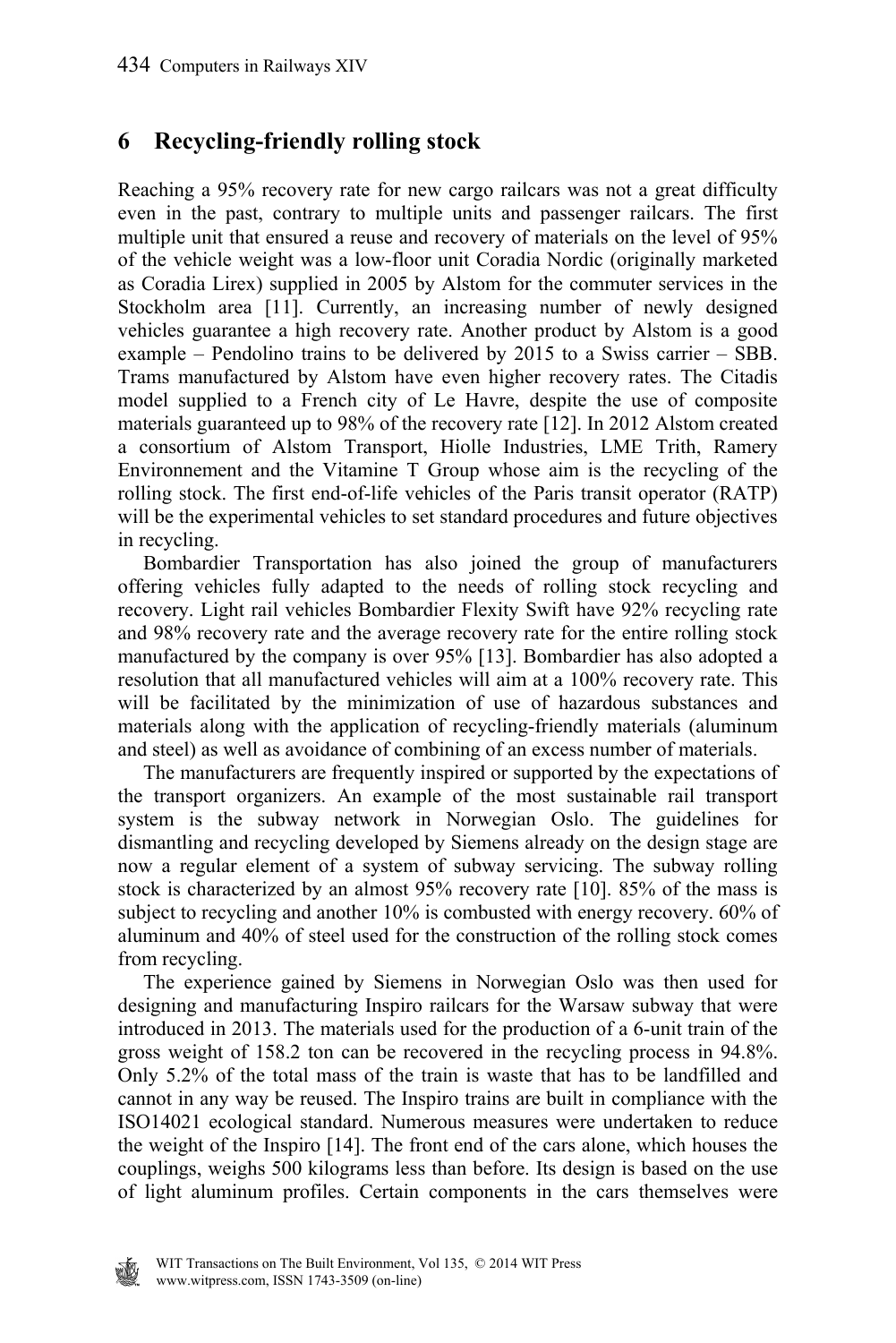made as multifunctional as possible — for example, parts of the ceiling also serve as cable ducts. In a further effort to reduce weight, air ducts are made of light textiles rather than the metal previously used, while a new type of corkaluminum floor weighs 30 percent less than before, acts as a noise dampener, and also provides better heat insulation.

 The forecasted process of disposal upon decommissioning is to be performed in the following order [14]:

- At the initial stage of dismantling, all hazardous (for humans and the environment) and explosive materials must be removed. Such materials as mineral oils (transmissions, compressors, emergency doors), coolants, batteries and fire extinguishers must be forwarded for recovery. The forecasted mass of the waste at this stage is 0.75% of the total vehicle mass.
- The second stage assumes dismantling of parts and elements that are separated from the vehicle. In this process, parts and elements of the mass of 30.92% of the total mass of the train are recovered. These elements include: front panels, glazing, head and wall liners, rear wall lining, thermal insulation, motorman and passenger seats, engines, motors and gearsets, rubber-metal components, electrical harnesses, LED lighting, auxiliary inverters, motorman instrument clusters (including electrical equipment), compact roof ventilation, filtering and heating equipment for the passenger compartment, air ducts, door flaps, door driving units, P.A. systems, air compressors, air modules, gangways, couplings and cable channels.
- The third stage is shredding of the main part of the vehicles and its vital subassemblies. In this process, ferrous and non-ferrous metals are recycled and their mass is 68.33% of the total mass of the train.

# **7 Conclusions**

In the area of rail vehicle recycling, despite the fact that there is no precise legislation in this matter, rolling stock manufacturers and its users should support the European policy on waste management. The reference is the standards and requirements applicable for motor vehicles. Due to a lack of legislation for the rolling stock, there are no limitations as to the scope of application of the individual types of disposal (recycling, energy recovery) as opposed to the automotive sector where energy recovery is limited.

 Thanks to the implementation of a voluntary policy, modern vehicles are ready for their end-of-life recycling. The recovery of raw materials through recycling is a sustainable type of creation of value. A wide variety of materials can be re-processed and then secondary raw materials can be re-used. The rolling stock manufacturers, when designing a vehicle, allow for the necessity of their recycling, which is manifested through the application of recyclable materials, material marking and proper material combinations. This is to enable quick dismantling and separation of the material fractions in the future. The rolling stock recovery rate may reach up to 95%, similarly to motor vehicles. The actual recovery rate, however, will depend on many factors such as: the existence of infrastructure of specialized material recycling facilities,